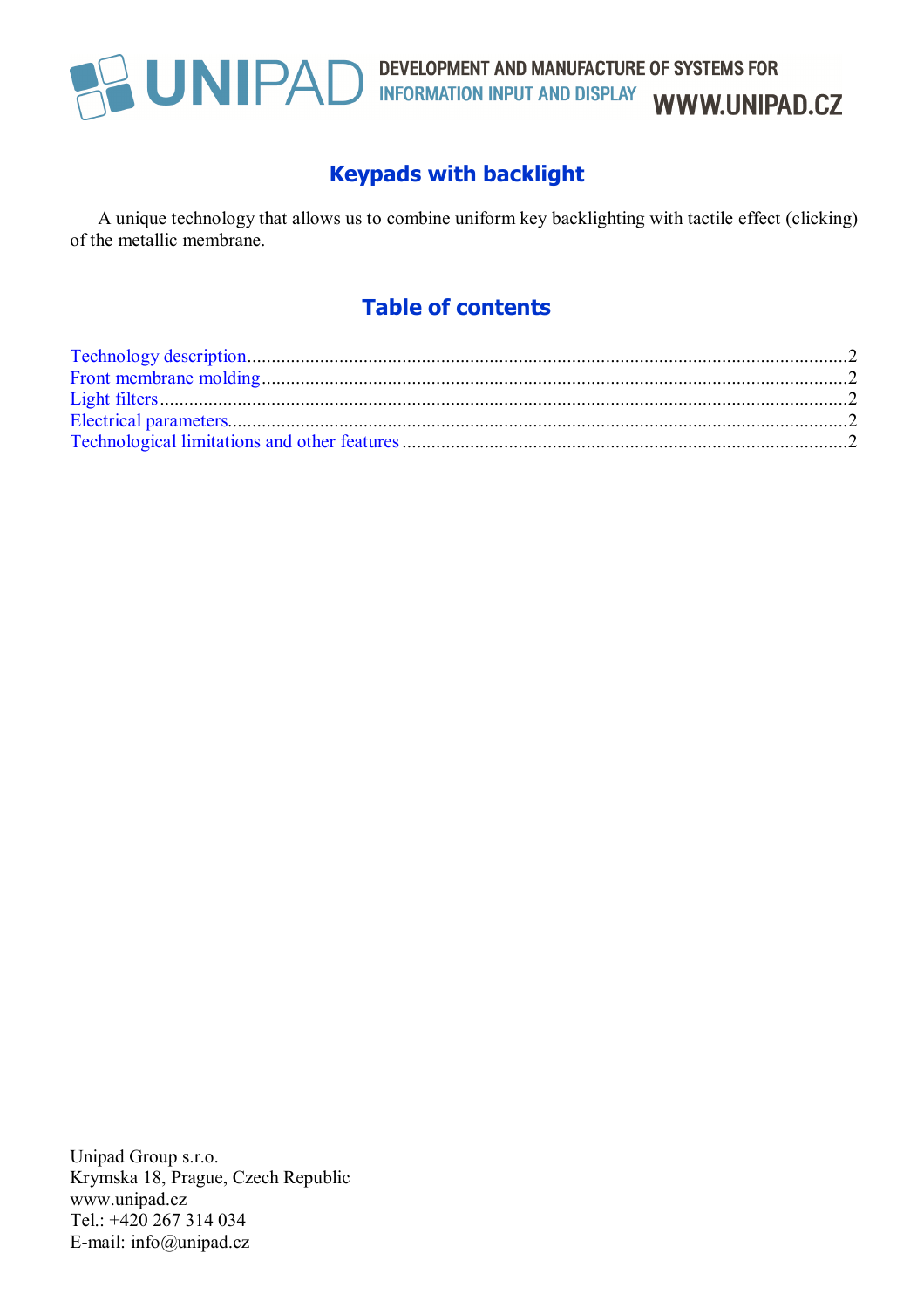## **Technology description**

LEDs are soldered into the printed circuit board of a membrane keypad (the board can be flexible or rigid) and upon assembly get located inside the keypad, under the front membrane. In case of keypads on a printed circuit board diodes can also be installed on the back side of the keypad.

Most commonly, surface mount diodes (SMD) of the sizes 0805 (2x1,25 mm) or 0603 (1,6x0,8) mm) are used. The type, color and light intensity are selected according to the customer's preferences. Optionally, installation of multicolored LEDs, as well as of photodetectors (photodiodes, phototransistors) is possible.

In case of rigid printed circuit boards, the variety of applicable types of diodes is much wider and is determined by the constructional requirements for the keypad.

#### **Front membrane molding**

If the level of the surface of a diode exceeds the level of the membrane keypad, as well as for the purpose of better visibility of diodes, the front membrane can be embossed to the shape of a lens. The radius of molding is selected according to the type of diodes.

#### **Light filters**

Light filters enhance the look of the keypad and improve uniformity of the LED illumination. Most commonly, matte filters (also called "colorless" or "milky" sometimes) are used, but a light filter can also be colored.

- a light filter almost does not affect light intensity

- if you use an SMD with a transparent window for LEDs, the diode's structure, connections and solder pads will be visible, which will negatively affect the look of the keypad.

You can find a list of typical light filter colors in our Palette (in the "Membrane keypads" section on our website).

#### **Electrical parameters**

1) LED power supply is usually performed by an extra flat cable of a keypad.

2) LED current limiting resistors can be placed on a flexible circuit board of a keypad; however, it is preferable to mount them on a rigid printed circuit board (instrument board). Mounting resistors on a flexible circuit board results in a higher price of the membrane keypad.

3) Switching of LEDs by the keys of a membrane keypad is possible; however, it is important to take into account the contact resistance of a key which can reach 10 to 300 Ohm.

4) Typical (recommended) parameters for built-in diodes:

- luminous intensity: 50-200 mCd
- illumination angle: 120º
- power consumption: 10-20 mA

## **Technological limitations and other features**

Unipad Group s.r.o. Krymska 18, Prague, Czech Republic www.unipad.cz Tel.: +420 267 314 034 E-mail: info@unipad.cz